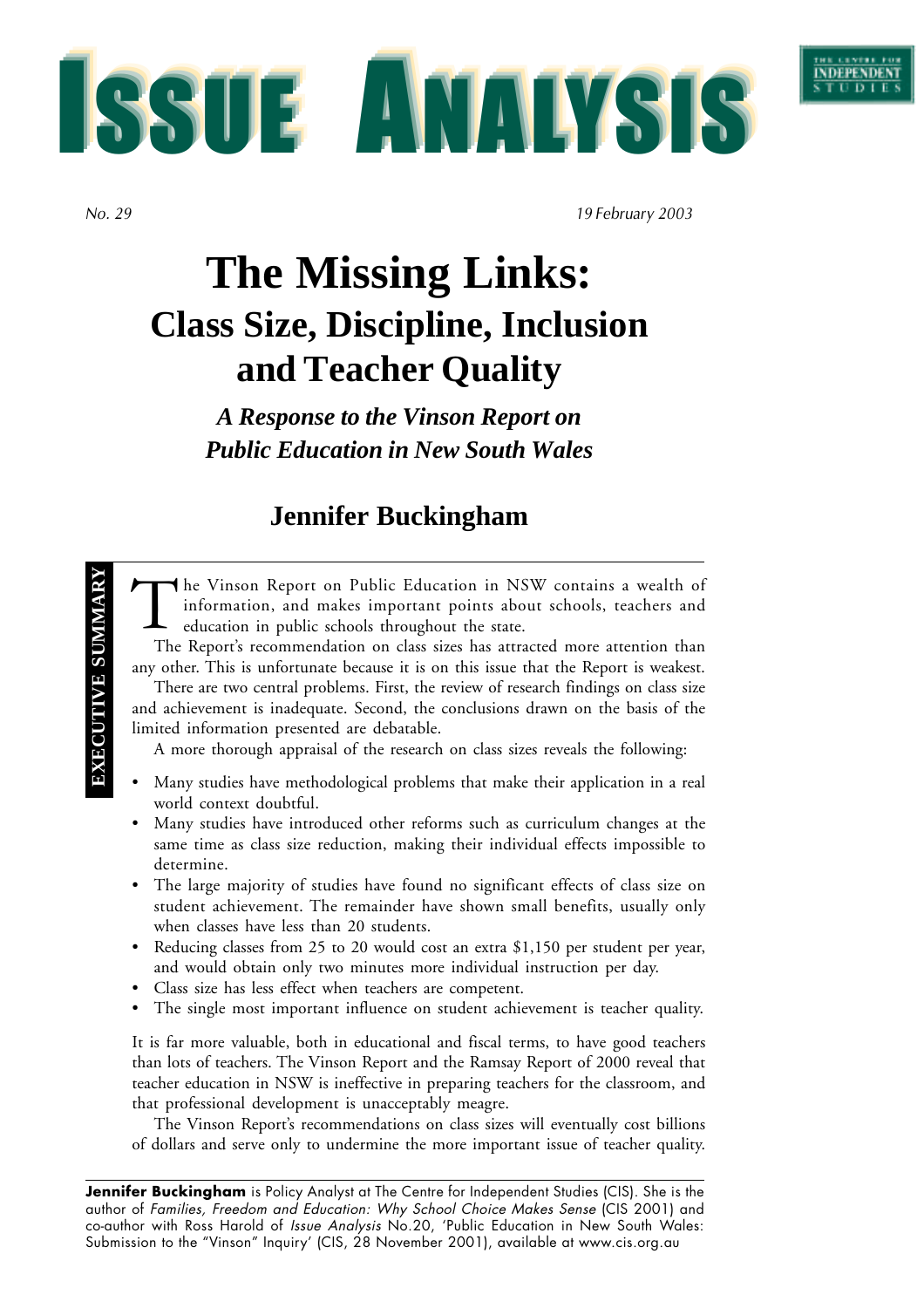# **Introduction**

In 2000, the NSW Teachers Federation initiated and funded an 'Independent Inquiry Into Public Education in NSW', chaired by Professor Tony Vinson. This year the Inquiry committee published its report (hereafter referred to as the 'Vinson Report').

The findings of the inquiry and the recommendations made in the three volumes of its final report received a great deal of media and political attention, and rightly so. The reports contain a wealth of information in the form of insights from students, teachers and parents, as well as previously unpublished data from the NSW Department of Education.

There are, however, two central problems. First, the committee seems to have made little effort to seek out and provide information beyond the submissions received, and only the most rudimentary of literature reviews and international comparisons are offered. Attempting to cover all the research on schooling would have made the report unwieldy and time-consuming, but there are important reasons to be thorough. Issues such as class size, where expert opinion is far from unanimous, require detailed analysis at a primary source level. Further, the majority of submissions were from teachers, who are arguably (if understandably) biased toward smaller classes.

Second, the conclusions drawn on the basis of the information presented are debatable, and connections between the various troubles in schools are often not made. Anyone familiar with educational research and aware of the challenges that classroom teachers face on a daily basis knows that the difficulties associated with large classes are related to discipline problems and the wide range of abilities in each classroom. Similarly, what matters in a classroom more than anything else, including the number of students, is good teaching. The Vinson report does not make these important points explicit.

A thorough review of the research on class size and student achievement shows that much of it is flawed in ways that make it unreasonable to expect the same results in a real-world situation. Many studies have introduced other reforms at the same time as class size reduction, making the effect of class size alone impossible to determine. In most cases the persons participating in the experiment were motivated to produce positive results. Only a small minority of studies found any positive effect of smaller classes on student achievement, usually in classes of less than 20, and few of these effects were large.

The findings on class size suggest that there is little if any reason to believe that reducing classes from 25 to 20, as recommended by the Vinson Report, will have an effect large enough to warrant the cost. Research tells us that effective teaching is much more important than the number of children in the classroom. It is, therefore, much wiser to invest in the quality of teachers, rather than quantity.

Given the authority the Vinson Report and its principal author have been afforded,<sup>1</sup> and the likelihood that the report will be referred to regularly in the future, it is necessary to point out its flaws and put reservations with its findings on the public record.

# **Class size and achievement**

In the area of school reform, class size reduction seems to hold all the aces. It is popular with academics, teachers, students and parents alike. It seems intuitive that to have fewer children in a class is better.

Research appears to confirm this. Several large scale studies and many smaller ones find a relationship between learning and class size. But a closer examination reveals crucial methodological problems and generalisations that make the findings less than definitive, even meaningless.

Reviewers of this research, who present it as evidence for the importance and efficacy of class size reduction, often either ignore these problems or acknowledge them in passing.

**What matters in a classroom more than anything else, including the number of students, is good teaching.**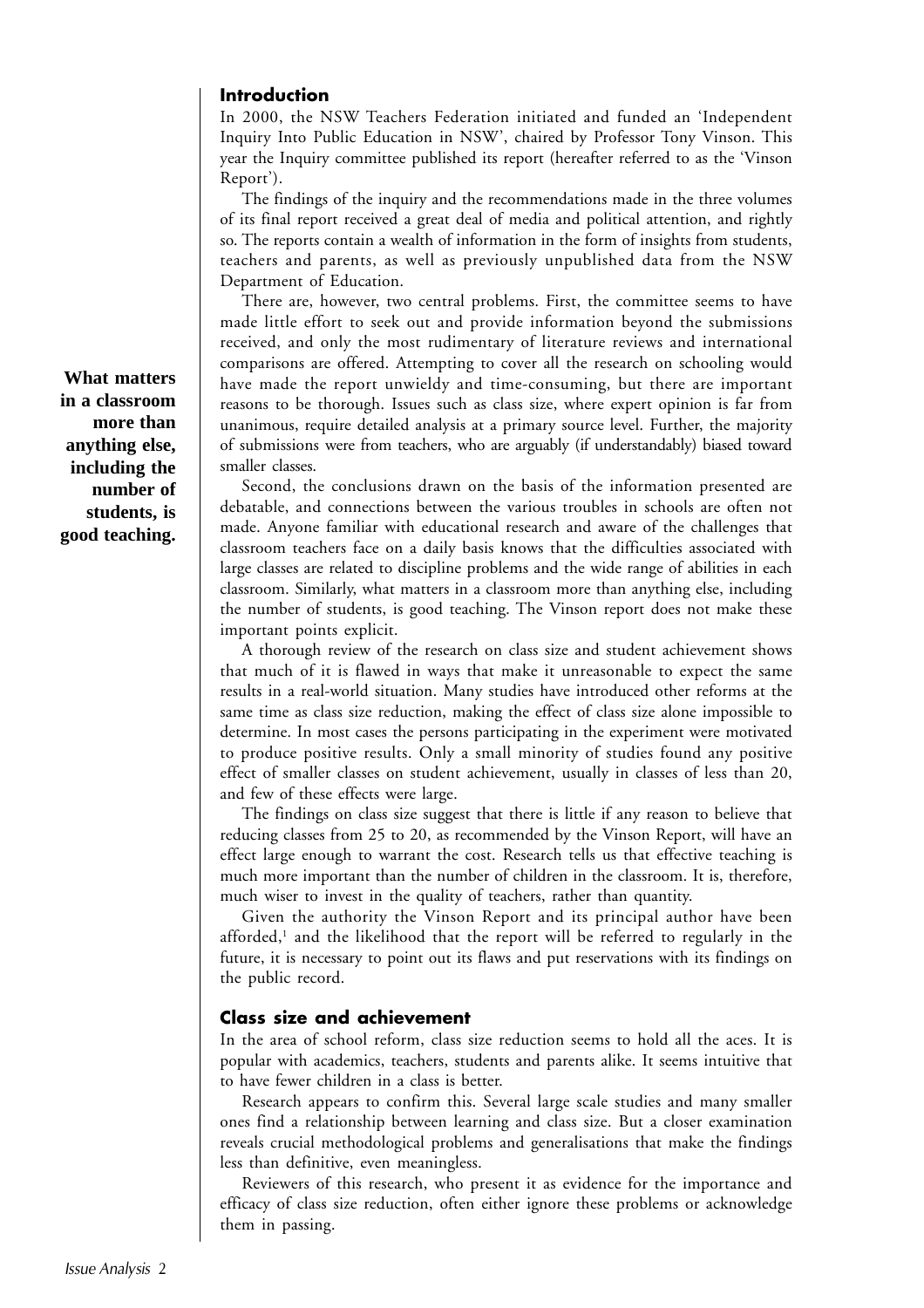The Vinson Report had the scope and expertise to cover the issue of class size thoroughly, but it relates the findings of various studies, often from secondary sources, without the important caveats. These caveats are such that much of the research is inapplicable in other contexts. That is, the same results cannot be expected under different circumstances.

The report dismisses these problems. It concludes that the evidence of a relationship between smaller class size and better learning outcomes is strong and that the effect is large enough to warrant the expense of such reforms in NSW state schools. It recommends reducing class sizes in NSW state schools from a maximum of 25 to a maximum of 20 in Kindergarten through to Year Two (K-2).<sup>2</sup>

Although class size reduction is one of the most expensive reforms proposed by the Vinson Report, only seven pages are devoted to justifying it. The merits of smaller classes are considered self-evident and unarguable, yet the report's literature review is incomplete and insufficient to confidently draw these conclusions.

Hundreds of studies can be cited on the relationship between class size and student achievement. Education researchers Ronald Ehrenberg and colleagues claim that

Most have found some evidence that smaller classes benefit students, particularly in the early grades, and especially kids at risk of being underachievers. Unfortunately, most of these studies were poorly designed. Teacher and student assignments were rarely sufficiently random; a number of studies were simply too brief or too small, and too few had independent evaluation.3

Other researchers, such as Eric Hanushek, go further, arguing that most of these studies are not only flawed but also fail to produce convincing evidence that class size has any significant effect on student achievement.<sup>4</sup> Hanushek is not without his critics and some of their points of contention are persuasive.

#### *Hanushek versus Krueger*

Economists Eric Hanushek of Stanford University and Alan Krueger of Princeton University have used different methods to conduct meta-analyses of studies providing estimates of class size effects up to 1994. The debate that has taken place in recent years between these two economists is very important. It deserves closer attention than the dismissive second-hand opinion offered in the Vinson Report.5

Hanushek is well-known for his research demonstrating that there is no direct relationship between financial resources and school performance. He claims that only a small minority of studies show a significant positive effect of smaller classes on student achievement.

Krueger is best known for his work on Project STAR. One of the largest and most influential studies of class size reduction, its results are frequently cited as proof of the benefits of smaller classes.

In a meta-analysis of 59 studies yielding 277 estimates of the effect of class size on student achievement, Hanushek found that 14.8% of these estimates were positive and significant. That is, students in smaller classes showed significantly higher achievement than their counterparts in larger classes. The remaining estimates were either insignificant (no difference in achievement—71.9%) or negative and significant (smaller classes had lower achievement—13.4%).6

Krueger argues that Hanushek's method of selecting studies, extracting and counting the estimates is irrational and has produced a biased result. Krueger's main criticisms are:

- The studies from which Hanushek drew the most estimates are those which produced insignificant or negative results.
- When an insignificant or unexpected result is found by researchers, it reduces their chance of publication so they often look for disaggregated effects, separating the sample into smaller sub-samples.

**Most [studies] have found some evidence that smaller classes benefit students . . . unfortunately most of these studies were poorly designed.**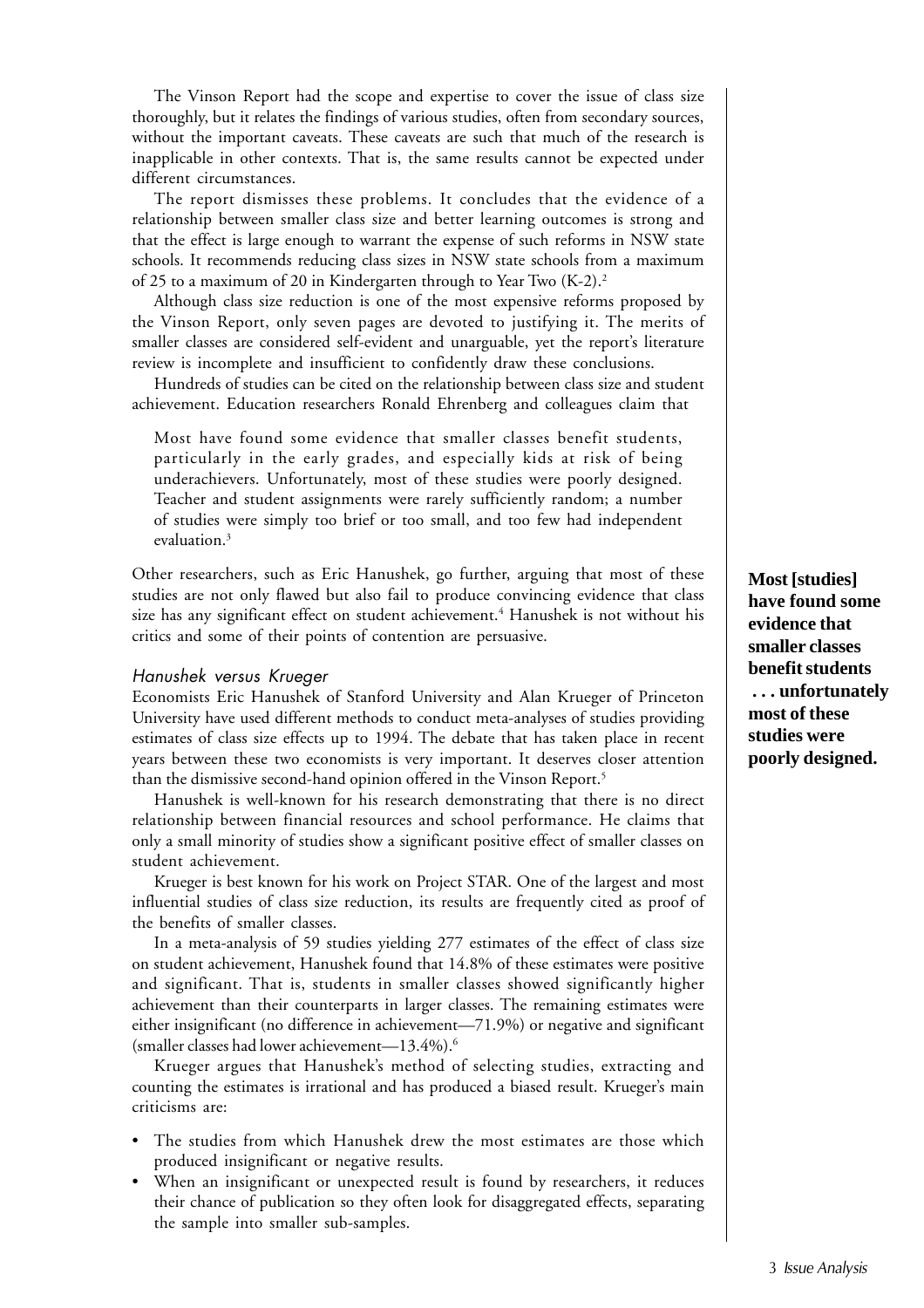- This has two consequences. First, an over-representation of insignificant and negative estimates. Second, these estimates are less powerful because the sample size is smaller.
- It is, therefore, erroneous to count each of the effect estimates from multipleestimate studies and give them equal weight as effect estimates from single-estimate studies.

Krueger proposes three alternative methods of analysis:

- 1. Estimates should be given weights proportional to the number of estimates yielded in the study. For example, a single-estimate study should be counted as one, but an estimate from a study yielding four estimates should be counted as one quarter.
- 2. Since some studies are better designed than others, these should be given more weight in the analysis. His suggested method is citation frequency; that is, studies which are referred to more often in academic literature would be given more weight.
- 3. Because the smaller sub-samples in multiple-estimate studies reduce their statistical power, regression analysis should be used to estimate what the effect estimate would be if the study had yielded one estimate only.

Only the first of these is convincing. If Krueger is correct that multiple estimates from one sample are biased towards insignificance and that these results have a greater margin of error, they probably should have less weight in a meta-analysis and therefore less influence on the results.

Proposed methods 2 and 3 are problematic. Regarding the second, citation frequency is not a proven indicator of quality. It may just as easily be biased toward studies with one type of result or the other. As for the third, the further a statistical analysis moves from the original data, the more room for error and the less meaningful the results.

Hanushek counters Krueger's criticisms well:

- He argues that multiple-estimate studies provide more information than a single estimate and should not be weighted less in an analysis.
- He responds to Krueger's claim of over-representation of insignificant results from multi-estimate studies by restating Krueger's own argument that insignificant results are less likely to be published, implying that there is a bias toward positive significant results in the literature.
- He dismisses the accuracy of deriving single estimates from multiple estimates on the basis that different sub-samples of students (for example, disadvantaged students) will yield different results. This important information is lost with aggregation.

# Table 1. Krueger's (2002) Re-analysis of Hanushek's (1997) Meta-analysis

|                                | Hanushek:<br>Estimates<br>weighted<br>equally | Krueger (1):<br>Estimates<br>weighted by<br>inverse of<br>number of<br>estimates in<br>study | Krueger (2):<br>Estimates<br>weighted by<br>citation<br>frequency | Krueger (3):<br>Estimates<br>derived from<br>regression<br>analyses of<br>original<br>estimates |
|--------------------------------|-----------------------------------------------|----------------------------------------------------------------------------------------------|-------------------------------------------------------------------|-------------------------------------------------------------------------------------------------|
| Result                         |                                               |                                                                                              |                                                                   |                                                                                                 |
| Positive and significant       | 14.8%                                         | 25.5%                                                                                        | 30.6%                                                             | 33.5%                                                                                           |
| Insignificant                  | 71.9%                                         | 61.2%                                                                                        | 62.3%                                                             | 58.4%                                                                                           |
| Negative and significant 13.4% |                                               | 10.3%                                                                                        | 7.1%                                                              | 8.0%                                                                                            |
|                                |                                               |                                                                                              |                                                                   |                                                                                                 |

*Source:* Lawrence Mishel and Richard Rothstein (eds), *The Class Size Debate* (Washington DC: Economic Policy Institute, 2002).

**The further a statistical analysis moves from the original data, the more room for error and the less meaningful the results.**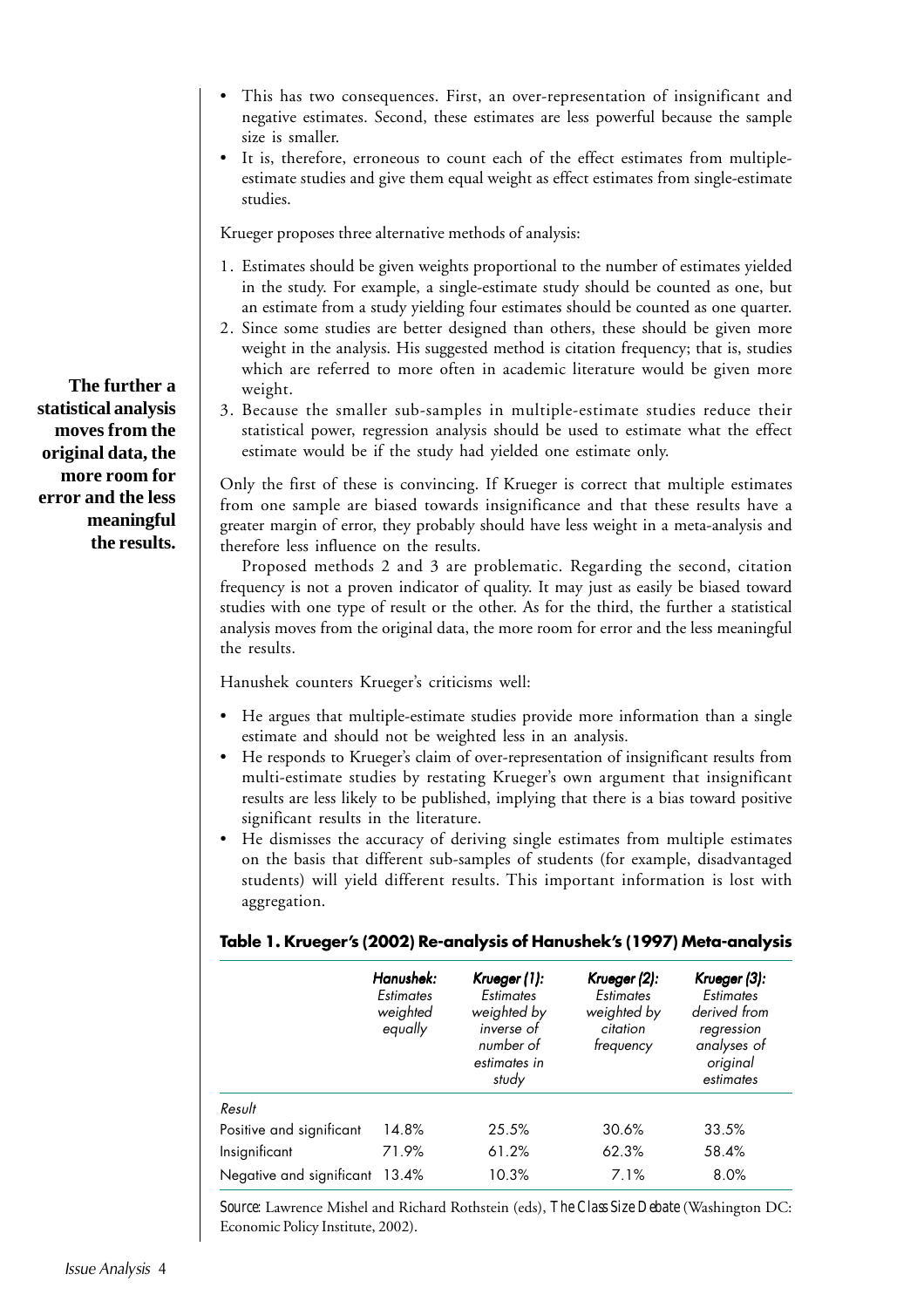Whether one is persuaded more by the case presented by Hanushek or by Krueger, the strongest evidence is in the statistics produced by their various methods of analysis.

Table 1 shows that even when estimates are weighted and manipulated so as to avoid perceived bias toward studies showing no effect of class size—arguably creating bias in the opposite direction—the statistics do not show the 'systematic evidence of a relationship between class size and achievement' claimed by Krueger.7

If we accept Krueger's first and least controversial proposal—that multiple estimates from a single study should not carry as much weight as a single estimate (which is debatable even so)—only one in four studies found that students in smaller classes had achievement rates significantly higher than students in larger classes.

# *Other evidence*

The above conclusion is consistent with the findings of other literature reviews. The Vinson report describes two national data analyses and four literature reviews as follows.

National data analyses:

- Wenglinsky (1997): In Years 4 and 8, 'lower student/teacher ratios were positively related to higher mathematics achievement'.8 (Inconsistently, the report does not dismiss this finding due to the use of student/teacher ratio instead of class size, but does so with regard to the work of Eric Hanushek.)
- Rees and Johnson (2000): '. . . no evidence that smaller classes alone led to greater student achievement'.9

Literature reviews:

- Glass and Smith (1979): '... the major benefits of reducing class size occurred where the number of students was less than 20'.10
- Robinson and Wittebols (1986): 'positive effects were less likely if teachers did not change their methods and procedures in the smaller classes'.11
- Slavin (1990): Found that classes of less than 20 had a 'small positive effect on students that did not persist after they were removed from the smaller class'.<sup>12</sup>
- Hanushek (1998): 'The evidence about improvements in student achievement that can be attributed to smaller classes turns out to be meagre and unconvincing'.13

Of the above six studies, three conclude that there is no lasting benefit to students of reducing class size, two conclude that classes must have less than 20 students to make a difference and one found that the effect of class size was mediated by teaching style.

As well as these reviews, the Vinson Report details the findings of three major studies they describe as 'trial programmes and large field experiments'—Project STAR, SAGE and 'Prime-Time'. Each of these is presented as proof positive that smaller classes are beneficial to students. Below, the Vinson Report's comments will be summarised, followed by a more accurate representation of the studies' findings.

# Project STAR (Student Teacher Achievement Ratio) in Tennessee: *According to the Vinson Report:*

This is the 'most scientifically rigorous' and 'best-designed field experiment ever'.<sup>14</sup> The findings reported are that the positive effects of small classes (13-17 students) in K-3 on achievement levels are cumulative (the longer the time spent in a small class, the larger the effect) and persistent (the effect lasts into later grades when student return to regular size classes). It also reports that gains were greater for disadvantaged students.

The Vinson Report acknowledges that the non-random self-selection of schools into the project may be a problem, because such schools might have a greater interest and enthusiasm for such reforms, perhaps inflating the results.

**Only one in four studies found that students in smaller classes had achievement rates significantly higher than students in larger classes.**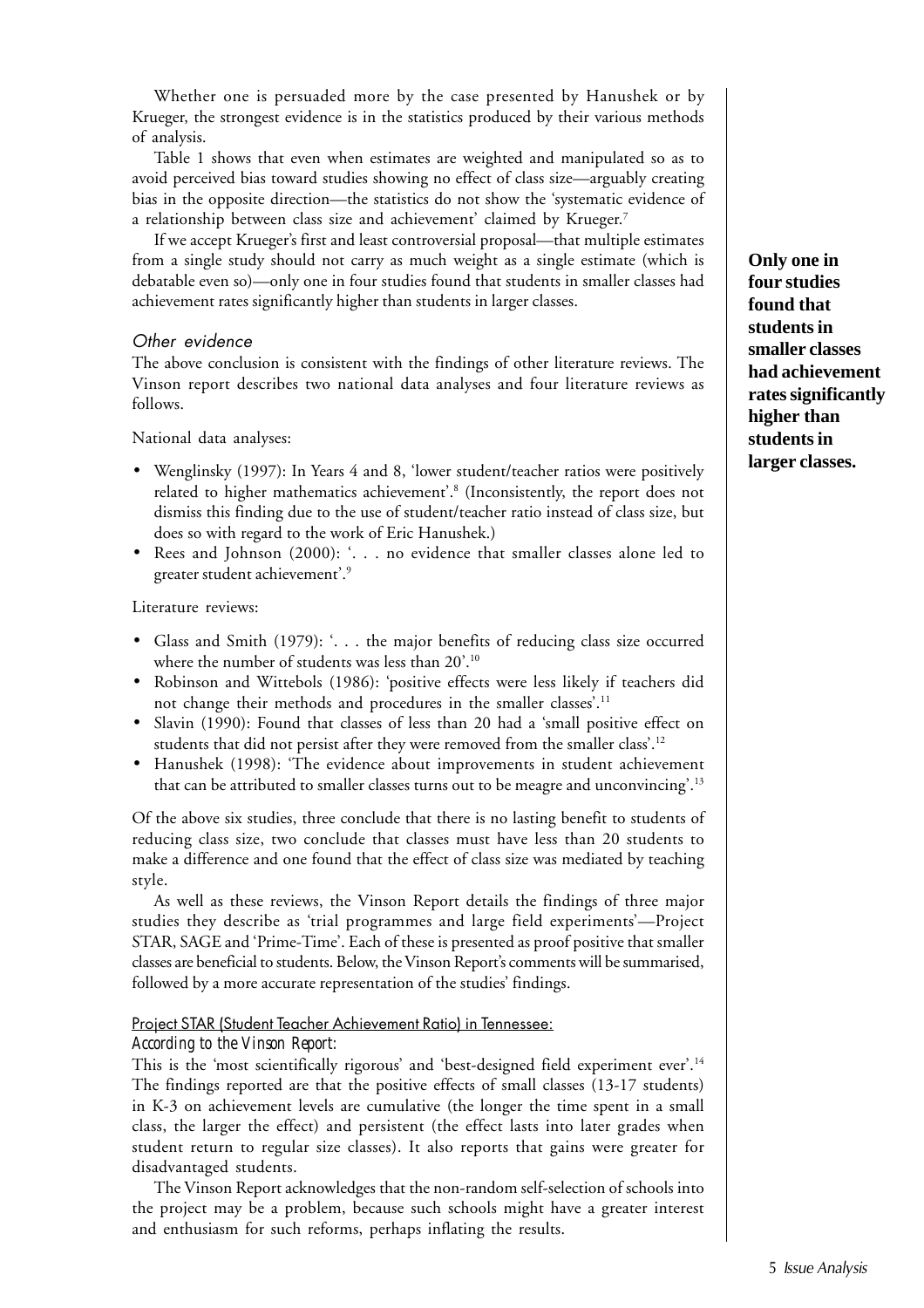#### *Missing from the Vinson Report:*

The source of the Vinson Report's information on Project STAR is not clear, but recent analyses of the Project STAR data by its principal researchers is less straightforward. In a 2001 article, Jeremy Finn and colleagues reported that the gains made by small class students on their regular class peers declined when they returned to regular classes, and that significant enduring effects of class size occurred only for students who had been in a small class for three or four years. There was only weak and mixed evidence of a larger effect for minorities.15

Another study from principal researchers on Project STAR found that classroom practices differed between the small classes that achieved the largest and smallest gains.<sup>16</sup> That is, small class benefits were mediated by the quality and method of teaching.

Although it makes a nod to it, the Vinson Report does not explain the full ramifications of the fact that Project STAR suffers from the methodological problem of the 'Hawthorne Effect'. This is where the participants in an experiment are aware of their role and the potential consequences. Caroline Hoxby<sup>17</sup> explains that this causes three problems: First, incentive conditions are altered, so that results produced under experimental conditions may not necessarily be the results in reality. Second, some people temporarily increase their productivity while being evaluated, especially if they have an interest in the experiment succeeding. Third, people sometimes undo the randomness of the experiment due to external pressures, for instance by placing certain children in small classes due to demands from parents.

The methodological problems of Project STAR cannot be dismissed as 'criticisms'. They create serious doubt over whether the results achieved by Project STAR would be replicated under different conditions.

Even if these doubts could be set aside, the findings are inconsistent with the recommendations made by the Vinson Inquiry. Small classes in Project STAR are 13-17 students. Barbara Nye of Tennessee State University, who has studied the results in detail, has been quoted as saying that 'the public shouldn't necessarily expect the same results from classes of around 20 as those of 15. It's taken a long time to get that message across'.18 It seems the message still has a way to go.

Not only does the Vinson Report recommend that class sizes be reduced to a number that has not been shown to have any effect, it also recommends doing this in classes from Kindergarten through to Year 2 at the same time. In Project STAR, enduring results were only found for students who had been in a small class for three or four years. This suggests that it would not be effective to reduce classes in all year levels at once, but to stagger class size reduction, beginning with a kindergarten cohort.

Given that the Project STAR findings could be viewed as irrelevant, it may seem futile to point out how they should correctly be interpreted. But the fact that they have been reported inaccurately and without sufficient thought to their implications indicates the incautious approach taken to this research in the Vinson Report.

#### The SAGE (Student Achievement Guarantee in Education) in Wisconsin:

#### *According to the Vinson Report:*

Under the SAGE programme, K-3 classes were reduced to an average of 15 in schools where at least 50% of students were living below the poverty line. Findings cited are those from a 1999 study showing that 'Year 1 students in the SAGE program achieved better test results than students in comparison schools in language, arts and maths. Results from grades two and three generally follow the same pattern'.<sup>19</sup>

#### *Missing from the Vinson Report*:

Recent evidence published by the same researchers<sup>20</sup> confirms that students in SAGE schools performed significantly better than students in comparison schools on a variety of measures.

Most importantly, however, this cannot be attributed to reductions in class size. Schools rolved in the SAGE programme implemented a variety of reforms at the same time:

**The methodological problems of Project STAR cannot be dismissed as 'criticisms'.**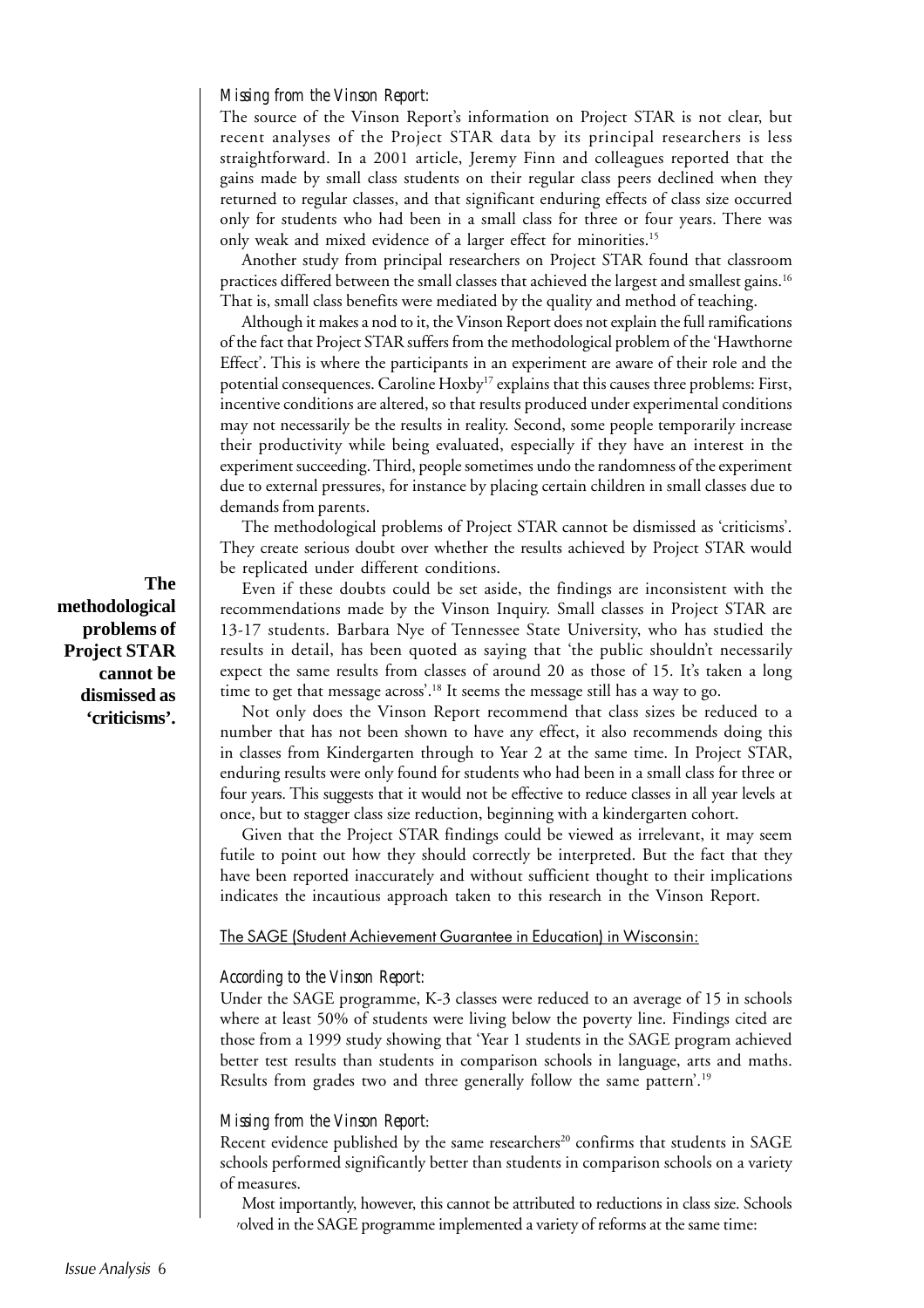- 1. Class-size reduction;
- 2. A longer school day and increased collaboration with community organisations;
- 3. A more rigorous academic curriculum;
- 4. Staff development and accountability mechanisms.

In addition, the same team of researchers discovered important differences in teaching styles between SAGE and comparison schools. Instruction in SAGE schools was predominantly teacher-centred as opposed to student-centred.21 Differences were also identified between classrooms within SAGE schools. Teachers in higher achieving classrooms showed a preference for structured, goal-oriented, explicit instruction and classrooms with established routines where learning proceeds sequentially and at a quick pace. Teachers in lower achieving classes tended to believe that the primary advantages of reduced-size classes are the opportunities to develop critical thinking, to permit students to choose their activities and to have more activities and problemsolving lessons. They also had a more permissive management style and a more random lesson structure.

So, as in Project STAR, the aptitude of the classroom teacher is the key, not the number of children.

#### Prime-Time Project in Indiana:

#### *According to the Vinson Report:*

The initial results of a two year study in 24 schools where classes were reduced to an average of 18 were 'so promising'<sup>22</sup> that K-3 class sizes were reduced in all Indiana state schools. One analysis apparently found 'substantially larger gains in reading and maths achievement for students in small classes'.23

The Vinson Report gives a more accurate representation of the value of this study than it does of STAR and SAGE. It notes that the study was not random, that other changes in school policy occurred at the same time and raises the possibility that teachers were motivated to ensure that small classes worked.

#### *Missing from the Vinson Report:*

The extension of class size reduction from the original 24 schools to all schools occurred after only one year. Even reviewers who favour class size reduction have admitted it was therefore 'not possible to compare results for small classes with a comparable group of larger classes'.<sup>24</sup> The results cited in the Vinson Report were actually from a study of data collected before project Prime-Time was initiated.

Several other large scale studies have been conducted, the results of which are not presented in the Vinson Report. They are summarised briefly below.

#### California Class Size Reduction Initiative:

Inspired by Project STAR, K-3 class sizes in all Californian schools were reduced from a maximum of 33 (average 29) to a maximum of 20. To meet this requirement, schools were forced to hire underqualified teachers.

The Class-Size Reduction (CSR) Research Consortium concluded on the basis of four years of data analysis that 'no strong relationship can be inferred between achievement and CSR'.<sup>25</sup> Christopher Jepsen and Steven Rivkin found that the large number of extra teachers demanded by CSR led to a deterioration in teacher quality, which in some cases fully offset any benefits of smaller classes.<sup>26</sup>

#### Hoxby's (2000) Population Variation Study in Connecticut:

In this study, Caroline Hoxby,<sup>27</sup> a Harvard economist, looked at the relationship between achievement and changes in class size due to natural variation in age cohorts in the population. This observational approach avoids possible experimental manipulation effects. She uses two different methods to compare the class size and achievement of adjacent cohorts, taking into account enrolment data and maximum class size regulations.

**The aptitude of the classroom teacher is the key, not the number of children.**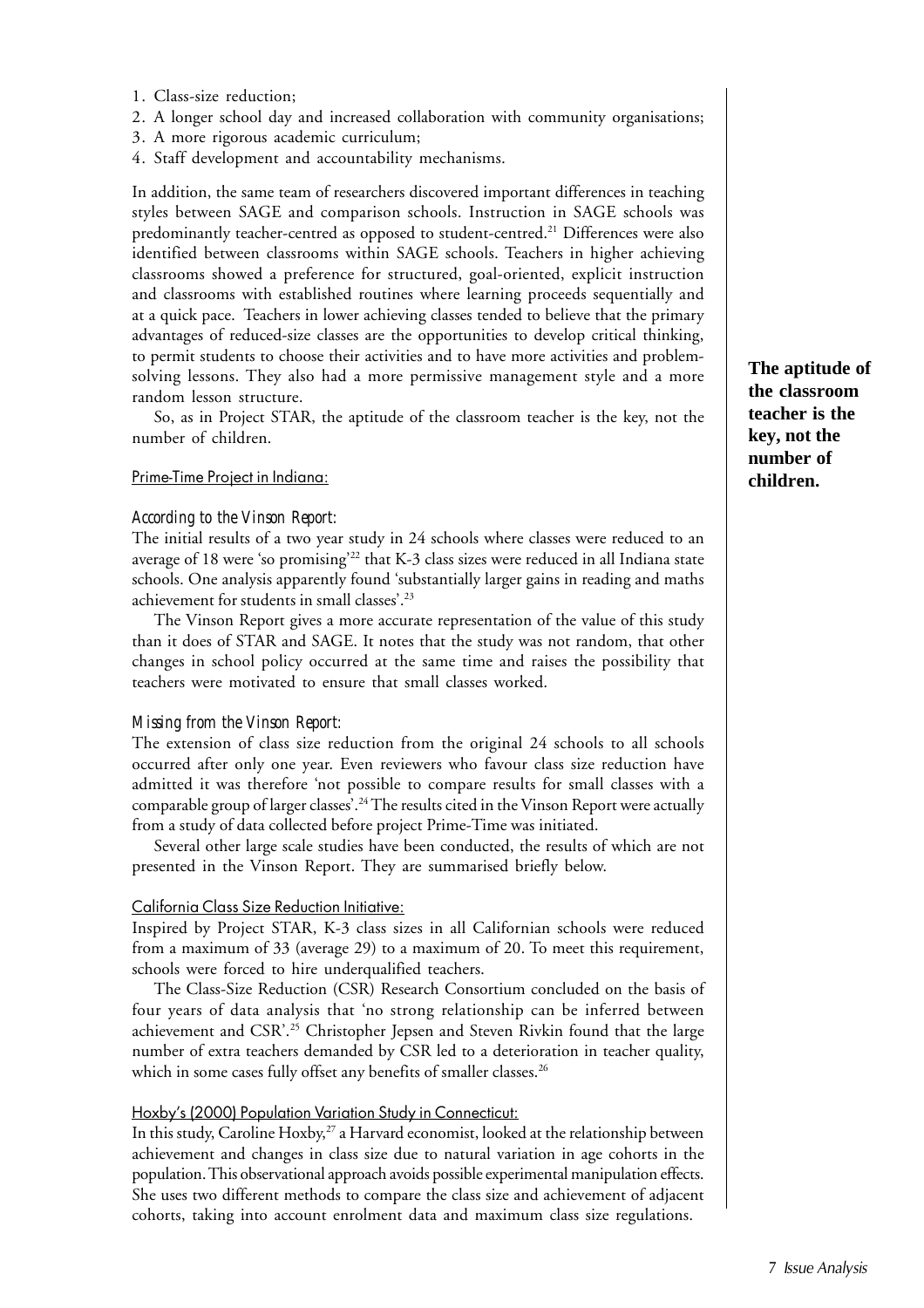Neither method shows that smaller classes produced achievement gains. Even given the precision of the data analysis, which allowed tiny improvements to be significant at the 5% level (the improvements found in Project STAR would have been significant if found in this study), the effect of reducing class size was estimated to be close to zero. Further, the results do not suggest that class size reductions are more effective in schools that serve low-income or African American students (in fact, the only significant result was an improvement in fourth grade reading scores of high-income students).

### Christchurch Health and Development Survey:

A longitudinal study conducted in New Zealand, although not designed to study class size effects, has yielded information that can be used as an observational study.

Michael Boozer and Tim Maloney<sup>28</sup> first compared the results of children permanently in small (19), medium (29.9) and large (33.8) classes between the ages of 8 to 13 years. Only a small number of students were permanently in classes of these sizes over the age period, and the results were insignificant. They then compared students whose *average* class size over this age period was small (21.2), medium (29.7) or large (33.2). They found significant effects only for children in *persistently* smaller average classes between the ages of 8 and 13, on both childhood test score improvements as well as on early adult outcomes such as completed education and unemployment.

#### UK National Child Development Study

In another observational study of existing data from the 1960s, Maria Iacovou<sup>29</sup> controlled for school type/size and streaming to account for the possibility (and some evidence) that less able children are more likely to be allocated to a smaller class—which would make the variation in achievement in different size classes internally created.

Iacovou looked at average class size at age 7 (excluding students in classes of less than 20 and more than 45) and found that class size was related to student attainment in reading but not maths. A smaller effect persisted to age 11 only for girls and for children from large families. There was no evidence of greater benefit to disadvantaged students.

# Third International Maths and Science Survey (TIMSS)

Class size effects for 18 countries were estimated using maths and science performance in TIMSS and average class size data. Ludger Woessmann and Martin West<sup>30</sup> found that class size effects varied greatly between countries, with large effects in only two countries: Greece and Iceland.

When they compared these countries with those where no class size effect was found, several things were apparent. First, countries with large class size effects performed below average internationally, whereas those with small or no class size effects performed above average internationally. Also, countries with large class size effects had less educated, lower paid teachers compared to countries with small or no class size effects.

From this they drew several conclusions. First, class size effects cannot be imputed from one country to another because school systems vary significantly. Second, class size is more important when teachers are less effective. Investment in fewer, more highly educated and better paid teachers seems to result in higher student achievement.

#### *Australian research*

Australian research on class sizes is scarce. A study by Sid Bourke in Melbourne in the 1980s found that smaller classes were related to higher achievement in maths,<sup>31</sup> but John Keeves has noted that analysis of these results at the class level revealed that class size was also related to student ability (sorting) and that controlling for this changed the relationship between class size and achievement. Keeves concludes that 'there is little clear evidence to support the costly reductions in class size'.<sup>32</sup>

**Investment in fewer, more highly educated and better paid teachers seems to result in higher student achievement.**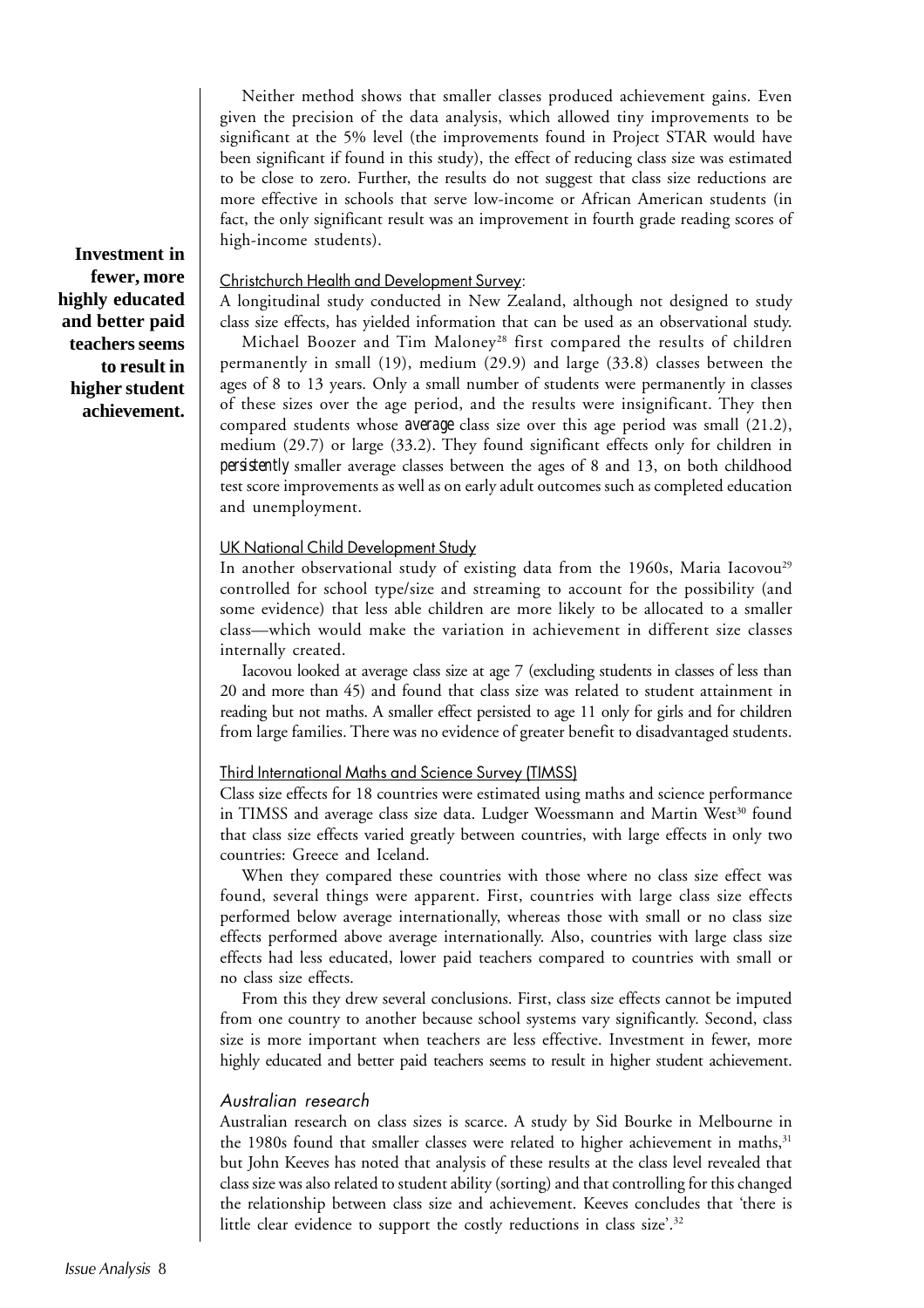The analysis of TIMSS results described earlier did not lead to any meaningful findings for Australia. The researchers found that average Australian class sizes in maths and science were not good proxies for actual class sizes, so differences in student achievement between classes of different sizes could not be confidently attributed to the size of the class.

#### *Implications*

The Vinson Report estimates that the reduction of class sizes to a maximum of 20 in Years K-2 would cost \$47 million dollars per annum in disadvantaged schools and \$225 million per annum in all schools. This is the most expensive recommendation made, the all schools figure of \$225 million exceeding the total cost of all other recommendations by 40%.

Even this figure underestimates the cost of class size reduction as it accounts only for extra staffing costs. Each additional teacher necessitates an additional classroom, must be educated and trained, will need extra classroom resources and require ongoing professional development. The cost of more classrooms has been conservatively estimated by the NSW Opposition to be in the order of \$140 million initially.<sup>33</sup>

Not only is the cost large, but the findings of the studies described above are mixed and weak at best on the issue of class size. Only one thing comes through loud and clear from the research: what goes on in the classroom is more important than how many children are involved. This is not to say that classroom activity is unaffected by the number of children, but that proven and appropriate teaching methods are paramount.

What then does the Vinson Report make of this? It recommends that large scale class size reduction takes place in state schools, bringing class sizes in K-2 to a maximum of 20. The report says that it has been guided 'not only by the consistency of the findings, but also the quality of the research yielding particular results'.<sup>34</sup>

Much of the Vinson Report's information on class size research comes from a short literature review by Bruce Biddle and David Berliner, including their conclusions, which are reproduced verbatim. Yet Biddle and Berliner seem just as confused as the authors of the Vinson Report, claiming that 'although the results of individual studies are always questionable, a host of different studies suggest several conclusions<sup>'</sup>,<sup>35</sup> namely that class size reduction is beneficial for students in the short and long term in academic achievement and other outcomes. In other words, these authors seem to be saying that a large number of poorly designed studies with mediocre results can be amassed into strong evidence of a significant effect.

Even less convincing is the Vinson Report's attempt to justify their recommendation in the face of the evidence they have presented to the contrary. They argue that policymakers should not 'await an unlikely total consensus . . . but to base policy on the best available information, after considering the strengths and limitations of the research'.<sup>36</sup> Complete agreement from researchers may be too much to ask, but if the Report's authors follow their own advice and seriously consider the evidence presented, notwithstanding the evidence they neglected, they would have to conclude that the best available information is that reducing class size by the amount they recommend would not justify the expense.

#### **Theories and fallacies of class size reduction**

There are several theories as to why smaller classes should be beneficial:

- 1. Increased individual attention and instruction;
- 2. Greater scope for innovation and student-centred teaching;
- 3. Increased teacher morale;
- 4. Fewer disruptions.

The idea that a teacher can devote more time to each student in a smaller class, thereby increasing the amount students learn, is the most intuitively appealing of all these theories. Yet simple calculations show this appeal to be misplaced.

**Reducing class size by the amount [the Vinson Report] recommends would not justify the expense.**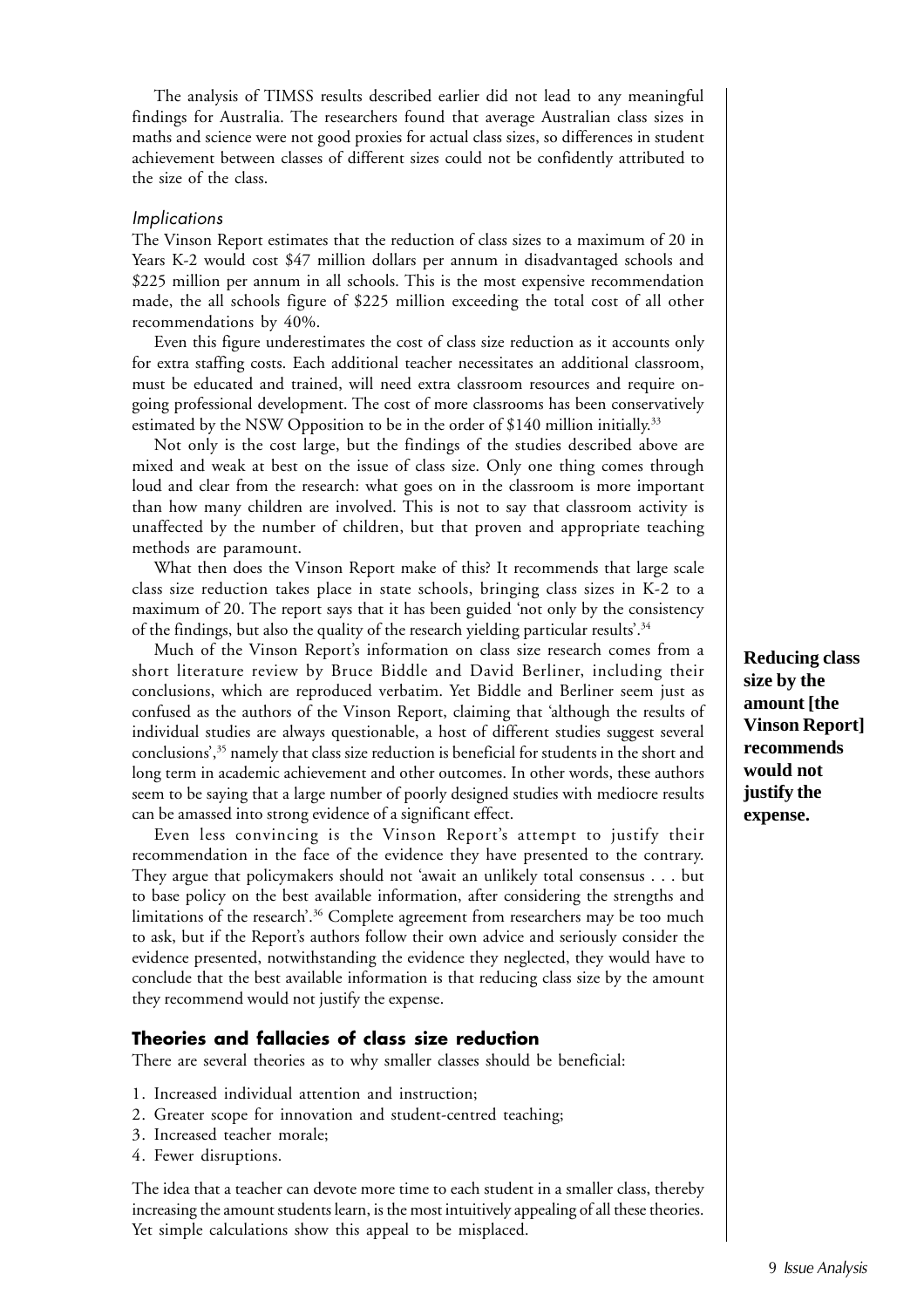In a six hour school day, approximately five hours is spent in the classroom. If half this time is spent directly addressing the class, and the other half on individual attention, each child would hypothetically receive six minutes of individual instruction in a class of 25 and 7.5 minutes of individual instruction in a class of 20. That is, an extra \$1150 per student per annum<sup>37</sup> buys an extra 1.5 minutes per day of teacher's time. If two-thirds of classroom time is spent on individual attention, students get two minutes more in a class of 20 than 25.

These calculations may be simplistic, but indicate the insubstantial change in individual attention that a 20% reduction in class size brings, at considerable cost.

Another counter to the individual instruction theory comes from Project STAR. Some of the regular size classes were assigned a teacher's aide. Even though children in these classes presumably had twice as much individual attention, there was no difference in achievement levels between regular size classes with and without teacher's aides.

The second theory—that small classes provide the potential for more effective teaching strategies—suggests that class size may be conducive to greater student achievement but does not guarantee it. It also suggests that small classes alone do not produce gains in learning; that their benefits are mediated by teacher quality. Research discussed earlier demonstrates that there were notable differences in teaching and classroom management styles between high and low achieving small classes.

Teachers rarely change their teaching and classroom management styles. Even Project STAR data shows this, with few teachers modifying their classroom practices in different size classes after attending a professional development programme.38 If this is the case, then reducing class size will have little or no effect without ensuring that teachers adopt instruction and management practices proven to be effective in small classes. This substantial investment in professional development once again adds to the cost of class size reduction, and would more than likely be equally effective without changing class sizes.

 The last two theories of small class benefits are related and are the most convincing. Small classes are overwhelmingly popular with classroom teachers and it is not difficult to understand why. Schools are being forced to cope with, and attempt to educate, an increasing number of students who are uninterested and badly behaved. In some areas of Sydney, schools have difficulty attracting and retaining teachers primarily for this reason and teachers in all areas are finding their jobs more and more difficult and stressful.

Fewer students like this in a class would make teaching much easier. Reducing class sizes might be justifiable if it can be shown that the increased cost of reducing class size is offset by the decreased cost of teacher attrition, stress and sick leave.

It must be ensured, however, that a new demand for teachers does not result in the same situation as in California, where the least qualified and least experienced teachers were disproportionately employed in the most disadvantaged schools. The most simple and effective way to avoid this is to offer financial incentives for teachers in difficult-to-staff schools, which means departing from rigid wage structures based on years of service.

# **The impact of discipline and inclusion policies**

Commonsense says that, within wide limits, class size makes very little difference when you have well-behaved students of similar ability. The number of students becomes more significant for a class of mixed ability with one or two students with disabilities and a few disruptive students. Over the past decade at least, there has been an increase in both disciplinary problems and in the number of students in state schools with disabilities of various kinds. It must be acknowledged that the strain of large classes is strongly related to class composition.

Data from the Annual Reports of the NSW Department of Education and Training (DET) show a large increase (almost double) in short and long suspensions and a small increase in expulsions from NSW state schools over the last decade.<sup>39</sup>

**Reducing class sizes will have little or no effect without ensuring that teachers adopt instruction and management practices proven to be effective in small classes.**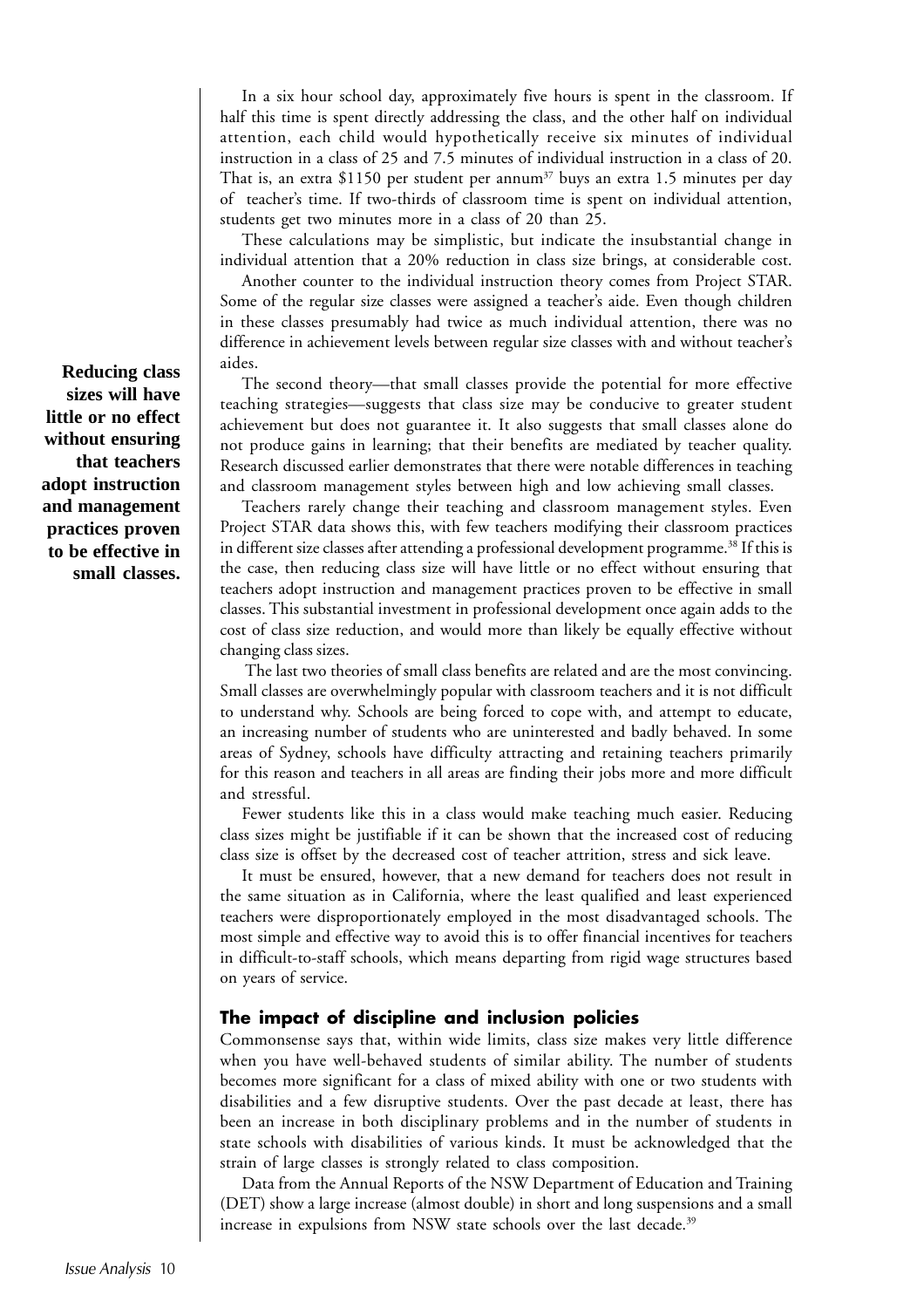|      | Short<br>Suspensions | Long<br>Suspensions | Exclusions* | Expulsions** |
|------|----------------------|---------------------|-------------|--------------|
| 1994 | 108.5                | 16.3                | 1.2         |              |
| 1995 | 127.6                | 18.5                | 1.4         |              |
| 1996 | 138                  | 20                  | 1.2         | 1.4          |
| 1997 | 160                  | 24.5                | 1.9         | 1.8          |
| 1998 | 176.1                | 26.                 | 1.2         | 1.6          |
| 1999 | 158                  | 24                  |             | 1.8          |
| 2000 | 181                  | 29                  |             | 1.7          |
| 2001 | 207                  | 34                  |             | 1.7          |
|      |                      |                     |             |              |

# **Table 2. Average Daily Rate of Suspensions and Expulsions in NSW State Schools, 1994-2001**

**\*** Student excluded from one state school but not all state schools. Only the Minister can expel students from the public school system.

**\*\*** Called 'position declared vacant' in 1996, 1997, 1998.

*Source: NSW CCG Performance Report 1997; NSW DSE Annual Reports 1996-1997; NSW DET Annual Reports 1998-2001.*

The trend shown in Table 2 above is quantitative only, and any change in the seriousness of the incidents involved cannot be inferred. It is also not apparent whether the increase is due to more students being suspended or the same proportion of students being suspended more often.

As the Vinson Report demonstrates, the major problem for teachers is 'the ongoing, cumulative nature of minor infractions and disruptions, rather than their magnitude'. If these are increasing at the same rate as offences requiring suspensions, it is surprising that not more teachers have left the profession.

Efforts to downplay this problem, perhaps to protect the reputation of state schools, are counterproductive. The Vinson Report takes great pains to point out that the proportion of extremely difficult students is small  $(5%)^{40}$ , and the NSW DET Annual Reports make similar claims. Yet the experience and testimony of teachers and students provided in the Vinson Report reveal that bad behaviour is the single biggest factor that could destroy public education'.<sup>41</sup>

Teachers now have more problems with bad behaviour, but less sovereignty and authority over discipline in the classroom. They are also expected to meet the needs of students with a wider range of abilities in the one class.

Standard practice in the past has been to place students with disabilities requiring special attention in 'support classes'. Teachers of these classes were specially trained to understand the different obstacles to learning these children have and how to help them. The number of students with disabilities in NSW schools has increased markedly in the last decade or so—from 14,488 in 1988 to 35,256 in 2002—and the majority of these are now in mainstream classes. More than half of integrated students are classed as needing moderate to high learning support.<sup>42</sup> Such inclusion policies have contributed to the difficulties facing classroom teachers today, and the growing demands for smaller class sizes.

The Vinson Report's treatment of the topic of inclusion is lengthy, describing the particular difficulties that 'mainstreaming' presents, and ultimately finding in its favour for social reasons rather than educational. The need to evaluate the benefits of inclusion for children with disabilities in mainstream classes against the welfare of their classmates is recognised, but although research showing the benefits of inclusion to children with disabilities is cited, no evidence of the effect on other children in the class is presented.

The Report acknowledges the improbability that a child with special needs will get the same specialised attention in a mainstream classroom as they would in a **Bad [student] behaviour is 'the single biggest factor that could destroy public education'.**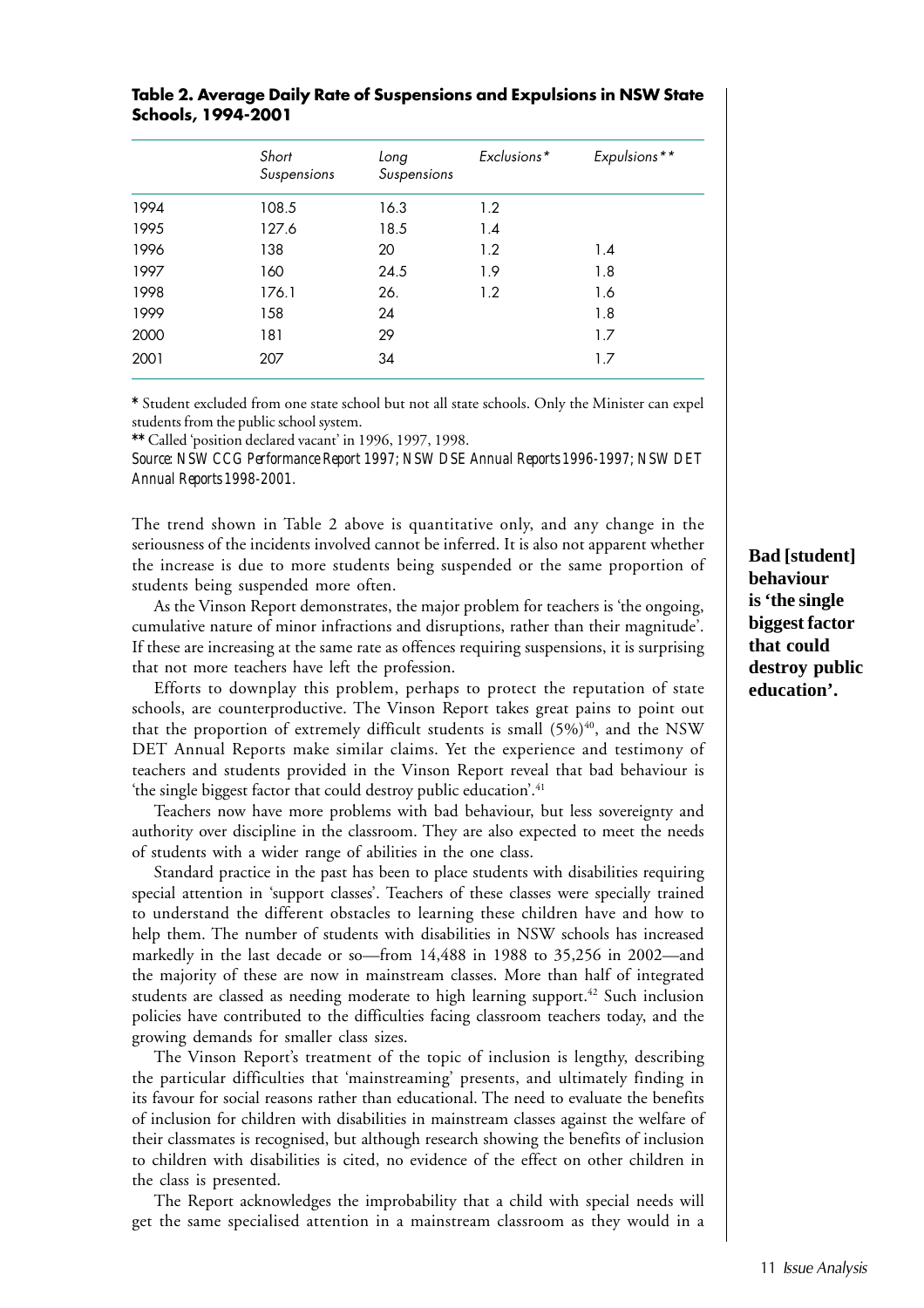support class with a properly trained teacher. Teachers' concerns that they are unequipped to provide disabled students with the help they require, especially in secondary school, are noted. It is also apparent that inclusion has not resulted in, or from, a reduction in funding. The 100% increase in students with disabilities has been accompanied by a 400% increase in funding support.

Despite the dubious educational merits of inclusion, and its high costs, the Vinson Report recommends that it be encouraged and facilitated and that all classroom teachers be trained in instructing children with special educational needs. The Report's authors' explanation is that to segregate students according to ability is 'no longer considered acceptable'. They do not attempt to argue that segregation or inclusion is 'more educationally efficient or effective' but base their claim on 'a set of values concerning what is right'.43

Schools do have a socialising role, but this should not take precedence over a sound education. This is not to say that schools should be completely task-oriented, with no concern for the welfare of students, but rather that educational imperatives should prevail where there is no evidence that this will harm students.

# **Teacher quality**

Commonsense also says that it is better to have a great teacher in front of a large class than a mediocre teacher in front of a small one.

Writing in the Bulletin of the US National Association of Secondary School Principals, Leslie Kaplan and William Owings state that 'research affirms that teaching quality is the single most important factor influencing student achievement',<sup>44</sup> and cite a wide variety of supporting studies. Australian research has also shown that the largest differences in achievement between students is that between students in different classes. 45

The 'Ramsay Report' on the Review of Teacher Education in NSW,<sup>46</sup> provides plenty of evidence to support the primacy of teacher quality, demonstrating the impact of teachers on student achievement and the benefits from investing in teacher education.

Although much has been said about the importance of teacher quality, what makes a good teacher is yet to be adequately defined. We know that some teachers bring about higher levels of achievement from their students than others, but consensus on how is still elusive.

A certain proportion of good teaching comprises temperament, charisma, enthusiasm and other qualities that cannot be measured or taught. However, several criteria can be identified:

- 1. Mastery of subject matter and curriculum content;
- 2. Awareness of the individual abilities and capabilities of students;
- 3. Classroom management skills;
	- 4. Use of teaching strategies that are proven effective;
	- 5. Good verbal communication skills.

Each of these capacities is necessary but insufficient on its own. Strong content knowledge is crucial but not enough—teaching also requires a set of professional skills separate from but related to the subject being taught.<sup>47</sup> These skills are supposed to be gained from teacher education courses.

What constitutes effective pedagogy is beyond the scope of this paper, but there seems to be agreement that teacher education in Australian universities is inadequate in imparting both pedagogical and behaviour management skills to teachers. There is too much emphasis on the theoretical over the practical—too much Bloom and not enough classroom. New teachers have usually spent only a few weeks in teaching practicum, and support for them in the extremely difficult first year in a school is patently inadequate.<sup>48</sup>

Another problem is the lack of ongoing professional development for classroom teachers. The NSW Department of Education's undervalues the need for teachers to

**Schools do have a socialising role, but this should not take precedence over a sound education.**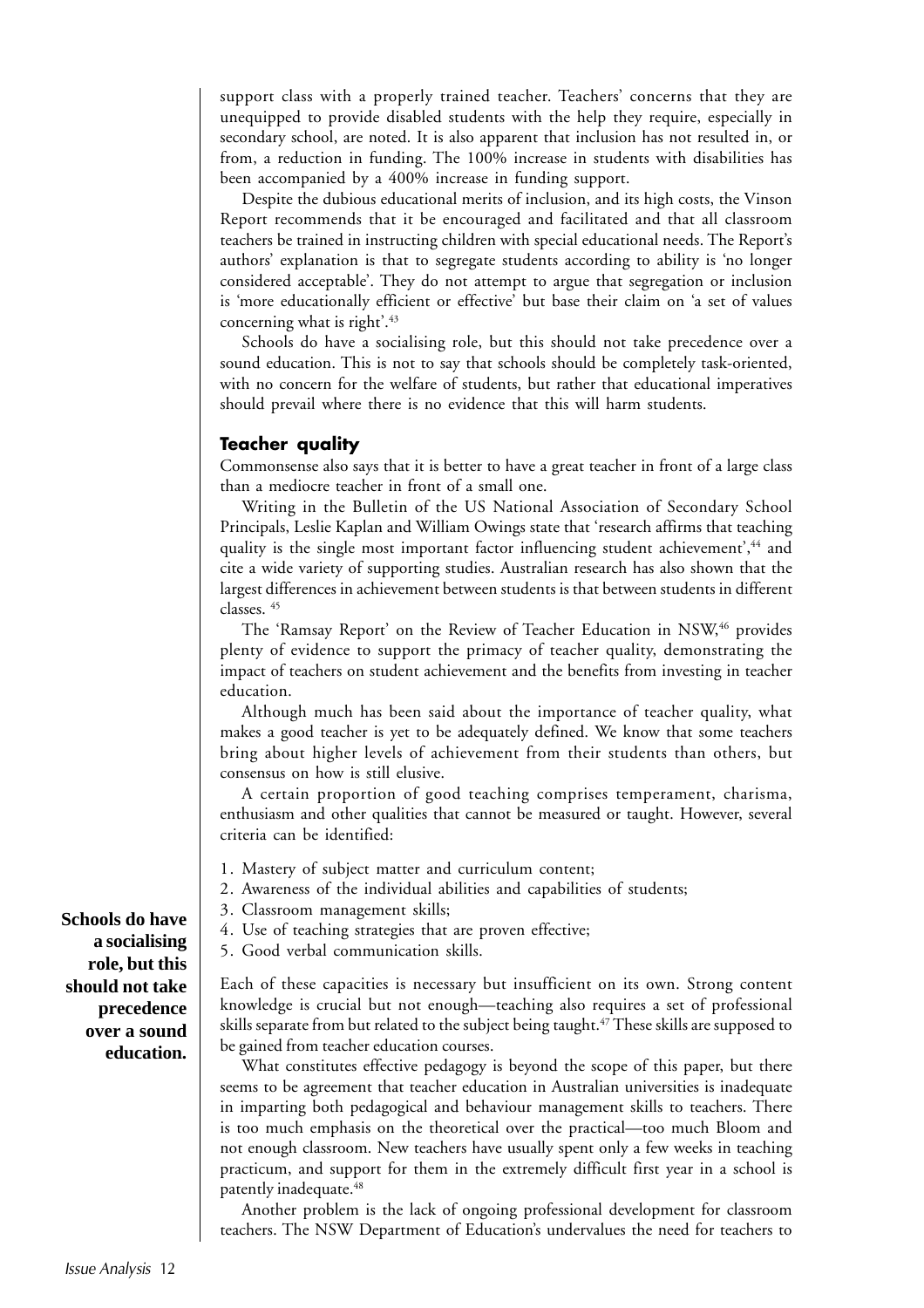be aware of new developments in both curriculum and pedagogy, and teachers have too few incentives to seek out professional development opportunities for themselves.

# **Conclusions**

The Vinson Report has some important things to say. The state of disrepair and lamentable lack of facilities in many public schools is unacceptable and needs to be rectified. Welfare and discipline are major issues for public schools and require urgent action. Teacher salaries are too rigid and do not reward good teaching.

Regrettably, the report is let down by a lack of rigour and an apparent partiality in its analysis of reforms that have important implications, such as class size. Evidence both presented in and absent from the report shows that most research is either flawed or shows a marginal effect of reducing class size or both. Good teaching practices are far more effective. Yet the report recommends a class size reduction strategy that eclipses all other education spending.

When it comes to teachers, quality is far more important than quantity. The recommendations on class size reduction serve only to weaken the case for more urgent and supportable interventions, such as improved teacher education and professional development.

The influence of the Vinson Report and its chief sponsor—the NSW Teachers Federation—should not be underestimated. The NSW government has responded with caution to the recommendations on class size, promising only a pilot study. The NSW Opposition has been less circumspect, making a commitment to reducing kindergarten class sizes to an average of 21 from an average of 26 if elected.

Given that good Australian data on class size effects is non-existent, and that research from other countries is inconclusive on whether there are even marginal benefits from class size reduction, it is prudent that NSW Governments seek more evidence before embarking on what will eventually be a multibillion dollar spending spree.

If, however, class size is the only variable studied, it almost certainly will be a pointless undertaking. Any study conducted must be carefully designed and implemented and must measure the effect on student achievement of both class size and teaching practices, as well as the interaction between them. Otherwise we will be none the wiser.

# **Endnotes**

- <sup>1</sup> For example, the NSW Opposition's 'Education Policy Initiative' on class sizes draws almost exclusively on the Vinson Report for justification. See www.barryofarrell.com/misc/ Getting\_the\_Best\_Start\_policy.pdf
- <sup>2</sup> Report 1, p.85, Recommendation 3.3.
- <sup>3</sup> Ronald G. Ehrenberg , Dominic J. Brewer, Adam Gamoran and J. Douglas Willms, 'Does Class Size Matter?', *Scientific American* 285:5 (2001), 78-85.
- <sup>4</sup> Eric Hanushek, 'The Evidence on Class Size', *Occasional Paper* 98-1 (W. Allen Wallis Institute of Political Economy: University of Rochester, 1998).
- <sup>5</sup> Report 1, p. 84 provides a comment on Hanushek's work derived from Biddle and Berliner 2002 (see 24 for reference).
- <sup>6</sup> Percentages do not add to 100 because of rounding.
- <sup>7</sup> Alan B. Krueger, 'Understanding the Magnitude and Effect of Class Size on Student Achievement' in *The Class Size Debate*, ed. Lawrence Mishel and Richard Rothstein (Washington, D.C: Economic Policy Institute, 2002), 31.
- <sup>8</sup> Report 1, p. 83.
- As above, n.8.
- $10$  As above, n.8.
- <sup>11</sup> Report 1, p. 84.
- $12$  As above, n.11.
- Report 1, p. 84, quoted from Hanushek 1998.

**It is prudent that the NSW Government seek more evidence before embarking on what will eventually be a multibillion dollar spending spree.**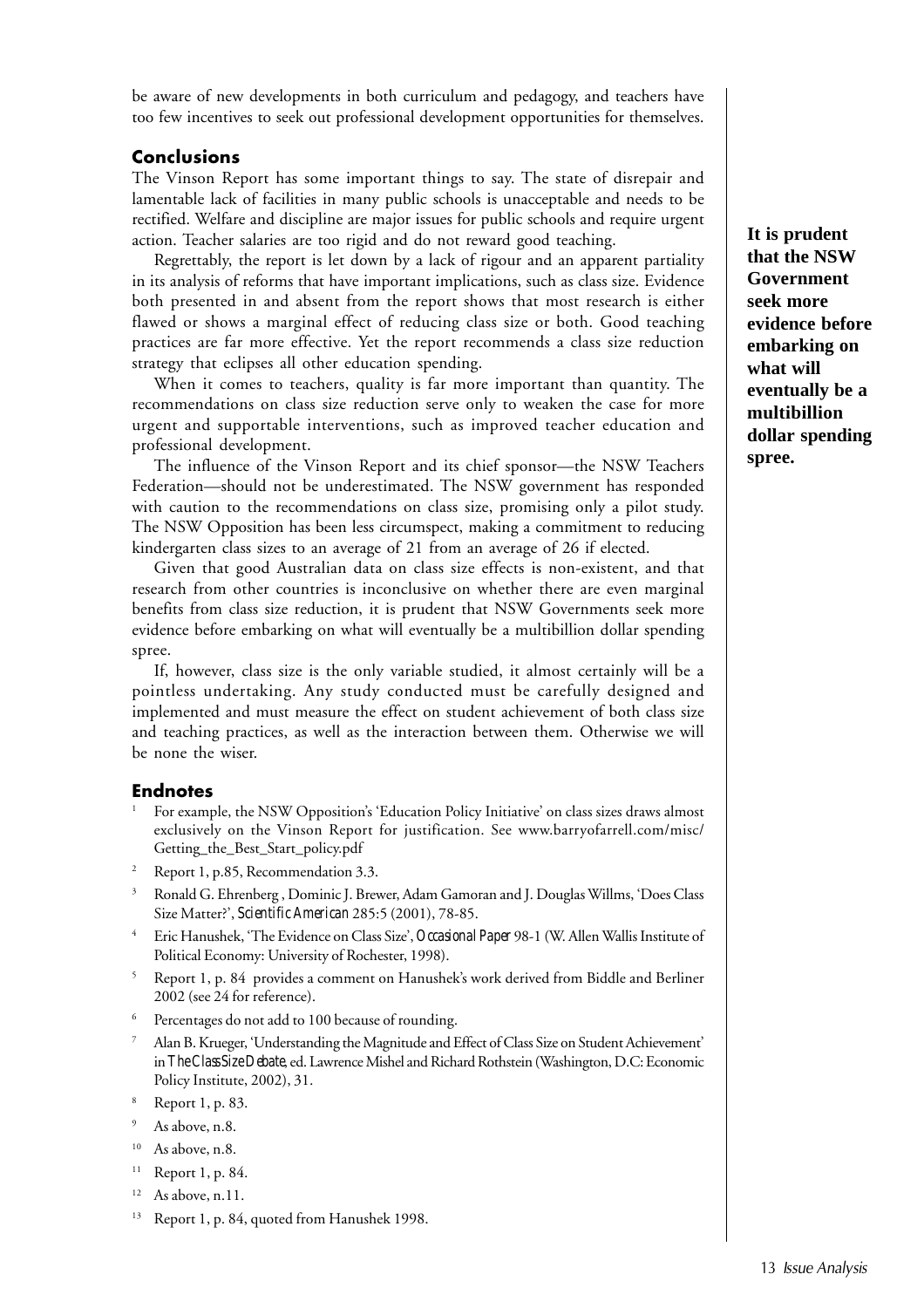- <sup>14</sup> Report 1, p. 82.
- <sup>15</sup> Jeremy Finn, Susan B. Gerber, Charles M. Achilles, and Jayne Boyd-Zaharias, 'The Enduring Effects of Small Classes, *Teachers College Record* 103:2 (2001), 145-183.
- <sup>16</sup> Jayne Boyd-Zaharias and Helen Pate-Bain, 'Early and New Findings From Tennessee's Project STAR', in *How Small Classes Help Teachers Do Their Best*, ed. M.C. Wang and J.D. Finn (Philadelphia: Temple University Center for Research in Human Development and Education and the U.S. Department of Education, 2000), 65-97.
- <sup>17</sup> Caroline M. Hoxby, 'The Effects of Class Size on Student Achievement: New Evidence From Population Variation', *The Quarterly Journal of Economics* 115:4 (2000), 1239-1285.
- <sup>18</sup> Linda Jacobson, 'Research: Sizing Up Small Classes', *Education Week* (28 February 2001).
- <sup>19</sup> Report 1, p.83 refers to a 1999 evaluation by Molnar, Smith and Zahorik, but a complete reference is not provided.
- <sup>20</sup> Alex Molnar, Philip Smith, John Zahorik, Anke Halbach, Karen Ehrle, Lawrence M. Hoffman and Beverley Cross, *2000-2001 Evaluation Results of the Student Achievement Guarantee in Education (SAGE) Program* (University of Wisconsin-Milwaukee: Centre for Education Research, Analysis and Evaluation, 2001).
- $21$  As above, n.20.
- <sup>22</sup> Report 1, p. 83.
- <sup>23</sup> Report 1, p. 83, results cited are those from McGivern, Gilman and Tillitski (1989).
- <sup>24</sup> Bruce J. Biddle and David C. Berliner, 'What Research Says About Small Classes and Their Effects', *Policy Perspectives* (San Francisco: WestEd, 2002), 6. Apart from the fact that they play down the problems associated with class size research showing a positive effect and play up the problems associated with class size research showing no effect, Biddle and Berliner make it clear where their allegiances lie through their choice of words. Critics of negative class size research 'point out', while critics of positive class size research 'pounce' and 'decry'.
- <sup>25</sup> Brian M. Stecher and George W. Bohrnstedt (eds), *Class Size Reduction in California: Summary of Findings from 1999-2000 and 2000-01* (CSR Research Consortium, California Department of Education, 2002), 2.
- <sup>26</sup> Christopher Jepsen and Steven Rivken, 'What is the Tradeoff Between Smaller Classes and Teacher Quality?', *Working Paper* 9205 (Cambridge, MA: National Bureau of Economic Research, 2002).
- <sup>27</sup> Boyd-Zaharias and Pate-Bain, 'Early and New Findings From Tennessee's Project STAR', see n.16.
- <sup>28</sup> Michael A.Boozer and Tim Maloney 2001, 'The Effects of Class Size on the Long-Run Growth in Reading Abilities and Early Adult Outcomes in the Christchurch Health and Development Study', *Working Paper* 01/14 (New Zealand Treasury, 2001).
- <sup>29</sup> Maria Iacovou, 'Class Size in the Early Years: Is Smaller Really Better?' (Essex University: Institute for Social and Economic Research, 2001).
- <sup>30</sup> Ludger Woessmann and Martin R. West, *Class Size Effects in School Systems Around the World: Evidence from Between-Grade Variation in TIMSS* (Research Paper PEPG/02-02, Program on Educational Policy and Governance, 2002), http://www.ksg.harvard.edu/pepg/pdf/PEPG02- 02.pdf
- <sup>31</sup> Sid F. Bourke, 'How Small is Better: Some Relationships Between Class-size, Teaching Practices, and Student Achievement', *American Educational Research Journal* 23:4 (1986), 558-571.
- <sup>32</sup> John P. Keeves, 'The Contribution of IEA Research to Australian Education', in *Reflections on Educational Achievement: Papers in Honour of T. Neville Postlethwaite*, ed. Wilfried Bos and Rainer H. Lehmann (New York: Waxmann, 1995), 148.
- <sup>33</sup> www.barryofarrell.com/misc/Getting\_the\_Best\_Start\_policy.pdf
- <sup>34</sup> Report 1, p. 84.
- <sup>35</sup> Biddle and Berliner, 'What Research Says About Small Classes and Their Effects', see n. 24.
- <sup>36</sup> Report 1, p.81.
- <sup>37</sup> \$225 million divided by number of students (195,906); Report 1, p. 86, Table 3.1.
- <sup>38</sup> Ronald G. Ehrenberg, Dominic J. Brewer, Adam Gamoran and J. Douglas Willms (2001), 'Class Size and Student Achievement', *Psychological Science in the Public Interest* 2: 1 (2001), 1-30.
- The 2000 NSW DET Annual Report claims that the increase in short and long suspensions is a result of the new long suspension and expulsion procedures introduced in 1999 and 'the increased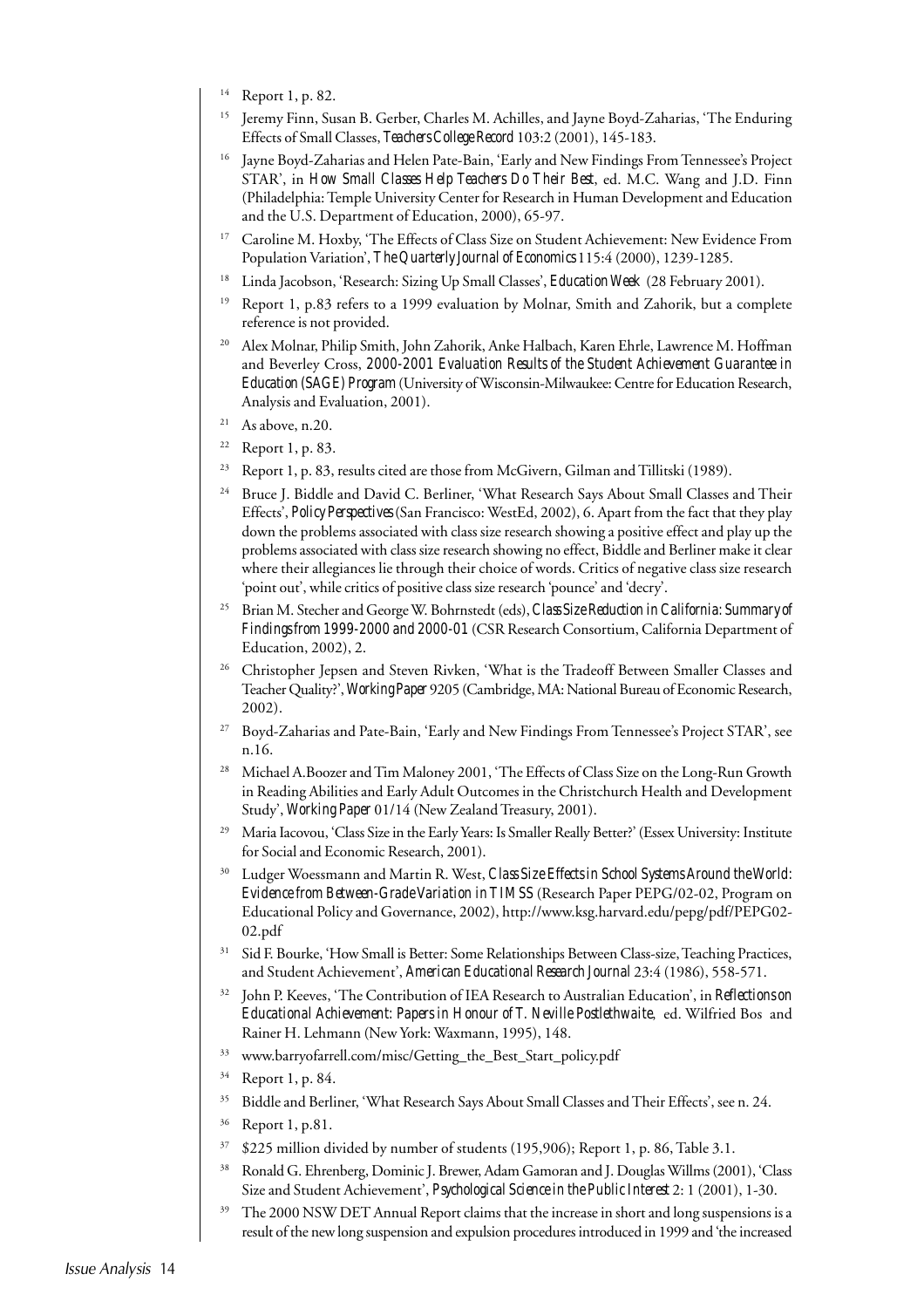authority of school principals to either suspend or expel students from schools'. In this case, we would expect to see an increase in suspensions and expulsions between 1998 and 1999, but instead a decline in suspensions occurred in 1999. Moreover, procedural changes in 1999 do not explain the increase in suspensions up to 1998 and the continued increase in 2000 and 2001.

- <sup>40</sup> Report 2, p.52.
- <sup>41</sup> Report 2, p.53.
- <sup>42</sup> Report 3, p.43.
- <sup>43</sup> Report 3, p.48.
- <sup>44</sup> Leslie S. Kaplan and William A. Owings, 'The Politics of Teacher Quality: Implications for Principals', *National Association of Secondary School Principals Bulletin* 86: 633 (2002), 22-41.
- <sup>45</sup> Ken Rowe, 'The Importance of Teacher Quality', *Issue Analysis* 22 (Sydney: The Centre for Independent Studies, 2001).
- <sup>46</sup> Gregor Ramsay, 'Quality Matters: Revitalising Teaching: Critical Times, Critical Choices', *Report of the Review of Teacher Education* (Sydney: NSW Department of Education & Training, 2000).
- <sup>47</sup> Linda Darling-Hammond, 'Teacher Quality and Student Achievement: A Review of State Policy Evidence', *Education Policy Analysis Archives* 8 : 1 (2000), http://epaa.asu.edu/epaa/v8n1;

Kati Haycock, 'Good Teaching Matters', *Thinking K-16* 3:2 (1998). Susan S. Goldsmith, 'The Pedagogy of the Subject and Professional Development', in *A Consumer's Guide to Teacher Quality: Opportunity and Challenge in the No Child Left Behind Act of 2001* (Washington D.C: National Council on Teacher Quality, 2002).

<sup>48</sup> Ramsay, 'Quality Matters', see n.46; and Vinson Report 3, Chapter 11.